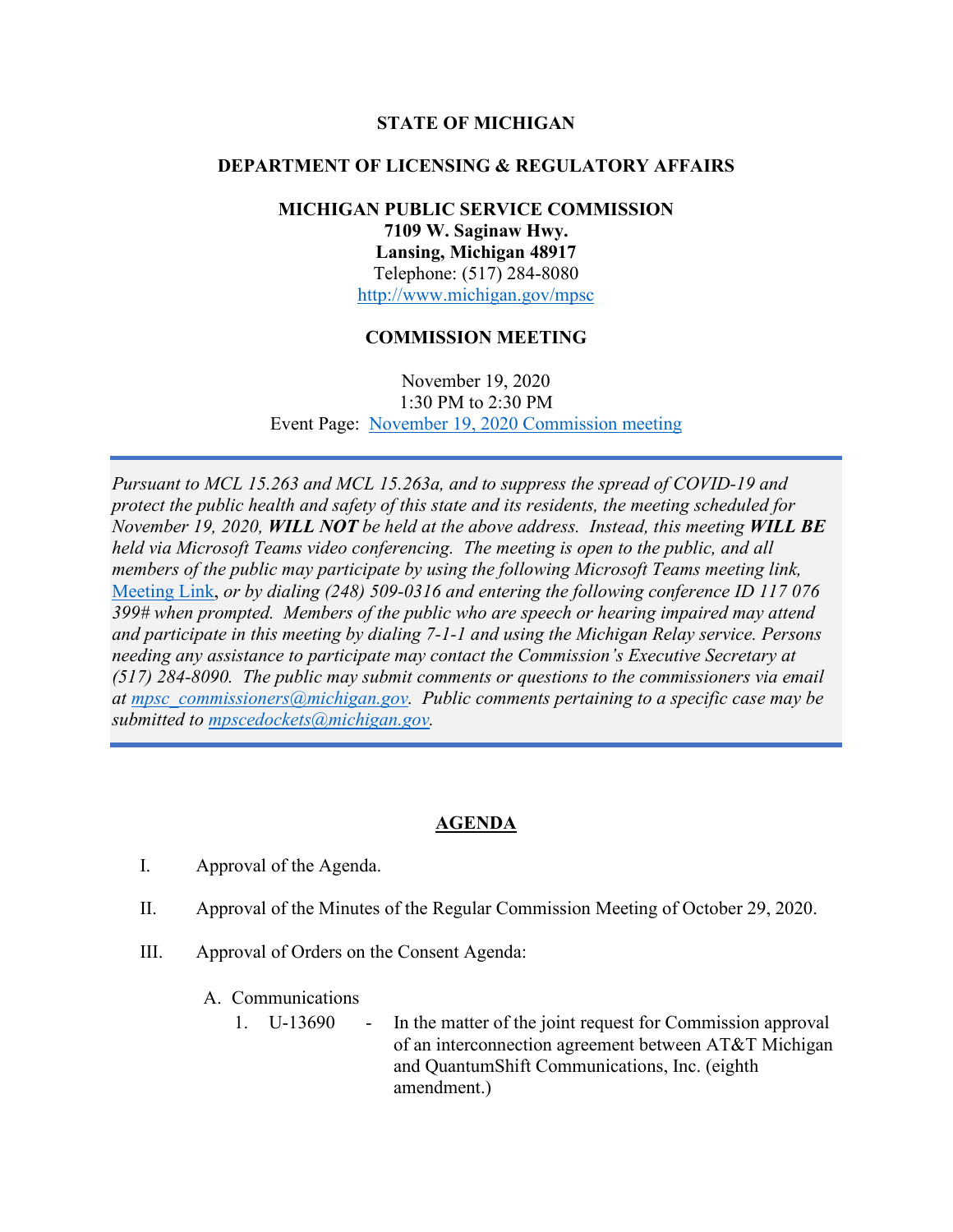|             | U-13710 |                          | In the matter of the joint request for Commission approval<br>of an interconnection agreement between AT&T Michigan<br>and Matrix Telecom, LLC. (fourteenth amendment.)                                                                                                                                              |
|-------------|---------|--------------------------|----------------------------------------------------------------------------------------------------------------------------------------------------------------------------------------------------------------------------------------------------------------------------------------------------------------------|
|             | U-15115 | Ξ.                       | In the matter of the joint request for Commission approval<br>of an interconnection agreement between Fusion<br>Communications, LLC f/k/a Cbeyond Communications,<br>LLC and Michigan Bell Telephone Company d/b/a AT&T<br>Michigan. (thirteenth amendment.)                                                         |
| B. Electric |         |                          |                                                                                                                                                                                                                                                                                                                      |
| $1_{-}$     | U-20702 |                          | In the matter, on the Commission's own motion, regarding<br>the regulatory reviews, revisions, determinations, and/or<br>approvals necessary for Consumers Energy Company to<br>fully comply with Public Act 295 of 2008. (energy waste<br>reduction reconciliation for 2019/proposed settlement<br>agreement.)      |
| 2.          | U-20706 |                          | In the matter, on the Commission's own motion, regarding<br>the regulatory reviews, revisions, determinations, and/or<br>approvals necessary for Upper Peninsula Power Company<br>to fully comply with Public Act 295 of 2008. (energy<br>waste reduction reconciliation for 2019/proposed<br>settlement agreement.) |
| 3.          | U-20721 | $\overline{\phantom{0}}$ | In the matter of the application of Alpena Power Company<br>to commence a renewable energy cost reconciliation<br>proceeding for the 12-month period ended December 31,<br>2019. (proposed settlement agreement.)                                                                                                    |
| 4.          | U-20726 | -                        | In the matter of the application of Upper Peninsula Power<br>Company to commence a renewable energy cost<br>reconciliation proceeding for the 12-month period ended<br>December 31, 2019. (proposed settlement agreement.)                                                                                           |
| 5.          | U-20727 |                          | In the matter of the application of Upper Michigan Energy<br>Resource Corporation to commence a renewable energy<br>cost reconciliation proceeding for the 12-month period<br>ended December 31, 2019. (proposed settlement<br>agreement.)                                                                           |
| 6.          | U-20741 |                          | In the matter of the complaint of Phil Forner against DTE<br>Energy Company. (request to withdraw complaint.)                                                                                                                                                                                                        |
| 7.          | U-20864 |                          | 2020 Energy Waste Reduction Reconciliation and Annual<br>Report Filing. (order assigning dockets.)<br>Alpena Power Company                                                                                                                                                                                           |
|             | U-20865 | -                        | <b>Consumers Energy Company</b>                                                                                                                                                                                                                                                                                      |
|             | U-20866 | $\overline{\phantom{0}}$ | DTE Electric Company                                                                                                                                                                                                                                                                                                 |
|             | U-20867 | $\overline{\phantom{0}}$ | Indiana Michigan Power Company                                                                                                                                                                                                                                                                                       |
|             | U-20868 |                          | Northern States Power Company                                                                                                                                                                                                                                                                                        |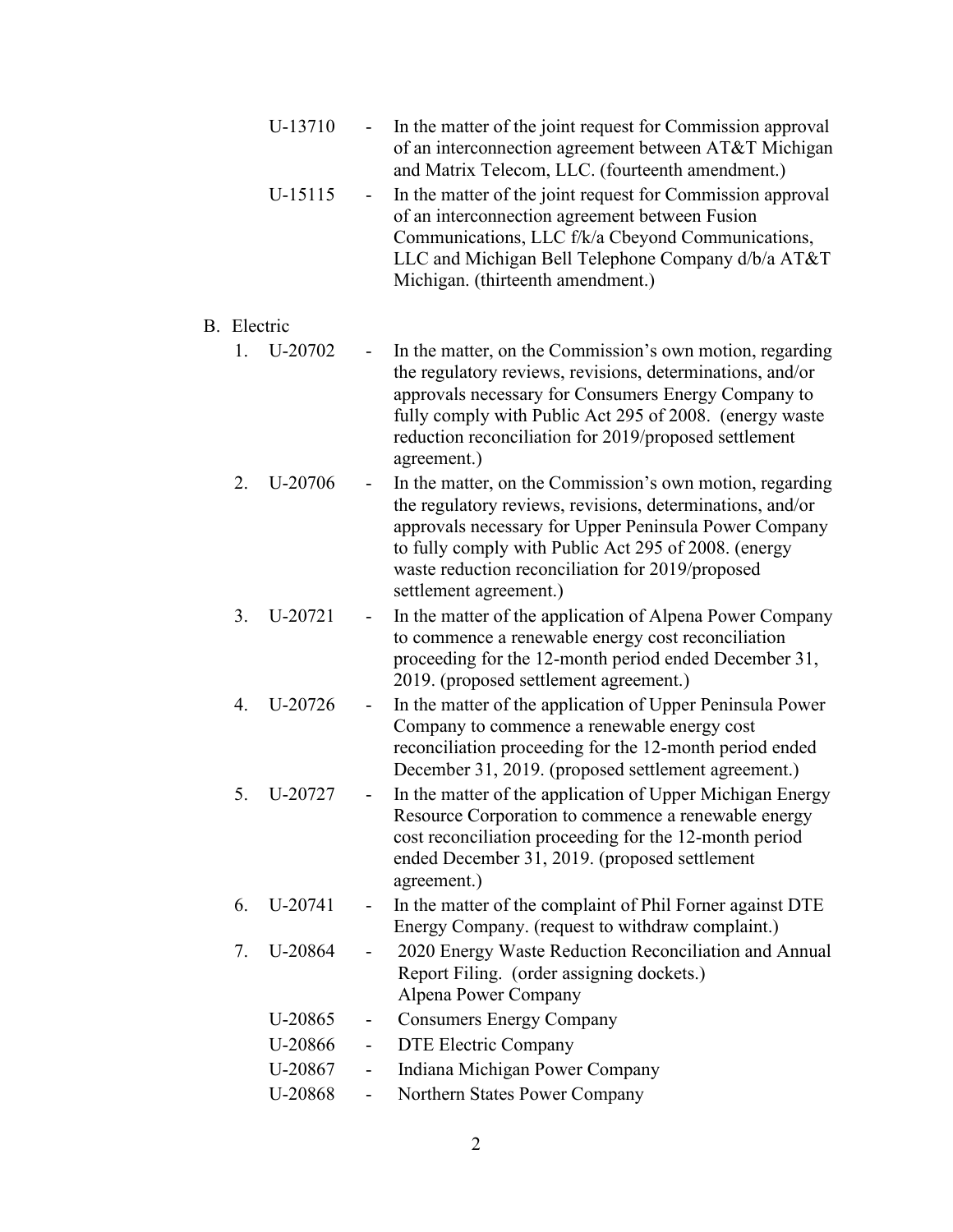| U-20869 | $\overline{\phantom{a}}$     | <b>Upper Peninsula Power Company</b>                      |
|---------|------------------------------|-----------------------------------------------------------|
| U-20870 | $\overline{\phantom{0}}$     | <b>Upper Michigan Energy Resources Corporation</b>        |
| U-18271 | $\overline{\phantom{0}}$     | Alger-Delta Co-Operative Electric Association             |
| U-18272 | $\blacksquare$               | Bayfield Electric Cooperative                             |
| U-18273 | $\qquad \qquad \blacksquare$ | Cherryland Electric Cooperative                           |
| U-18274 | $\overline{\phantom{a}}$     | Cloverland Electric Cooperative                           |
| U-18275 | $\sim$                       | Great Lakes Energy Cooperative                            |
| U-18276 | $\overline{\phantom{0}}$     | Midwest Energy Cooperative                                |
| U-18277 | $\overline{\phantom{a}}$     | <b>Ontonagon County Rural Electrification Association</b> |
| U-18278 | $\omega_{\rm{eff}}$          | Presque Isle Electric and Gas Co-op                       |
| U-18279 | $\blacksquare$               | Thumb Electric Cooperative                                |
| U-18280 | $\overline{\phantom{a}}$     | Tri-County Electric Cooperative                           |
| U-18281 | $\sim$                       | Village of Baraga                                         |
| U-18282 | $\blacksquare$               | City of Bay City                                          |
| U-18283 | $\blacksquare$               | City of Charlevoix                                        |
| U-18284 | $\blacksquare$               | Chelsea Department of Electric and Water                  |
| U-18285 | $\omega_{\rm{max}}$          | Village of Clinton                                        |
| U-18286 | $\sim 100$                   | <b>Coldwater Board of Public Utilities</b>                |
| U-18287 | $\omega_{\rm{max}}$          | Croswell Municipal Light & Power Department               |
| U-18288 | $\blacksquare$               | City of Crystal Falls                                     |
| U-18289 | $\overline{\phantom{a}}$     | Daggett Electric Department                               |
| U-18291 | $\blacksquare$               | City of Dowagiac                                          |
| U-18292 | $\blacksquare$               | City of Eaton Rapids                                      |
| U-18293 | $\overline{\phantom{a}}$     | City of Escanaba                                          |
| U-18294 | $\blacksquare$               | City of Gladstone                                         |
| U-18295 | $\sim$ 10 $\pm$              | Grand Haven Board of Light and Power                      |
| U-18296 | $\overline{\phantom{a}}$     | <b>City of Harbor Springs</b>                             |
| U-18297 | $\overline{a}$               | City of Hart Hydro                                        |
| U-18298 |                              | Hillsdale Board of Public Utilities                       |
| U-18299 | $\overline{\phantom{a}}$     | <b>Holland Board of Public Works</b>                      |
| U-18300 | $\sim$ $-$                   | Village of L'Anse                                         |
| U-18301 | $\frac{1}{2}$                | Lansing Board of Water and Light                          |
| U-18302 | $\overline{\phantom{0}}$     | Lowell Light and Power                                    |
| U-18303 | $\overline{\phantom{a}}$     | Marquette Board of Light and Power                        |
| U-18304 | $\overline{\phantom{a}}$     | <b>Marshall Electric Department</b>                       |
| U-18305 | $\overline{\phantom{a}}$     | Negaunee Department of Public Works                       |
| U-18306 | $\overline{\phantom{a}}$     | Newberry Water and Light Board                            |
| U-18307 | $\blacksquare$               | <b>Niles Utility Department</b>                           |
| U-18308 | $\overline{\phantom{0}}$     | City of Norway                                            |
| U-18309 | Ξ.                           | City of Paw Paw                                           |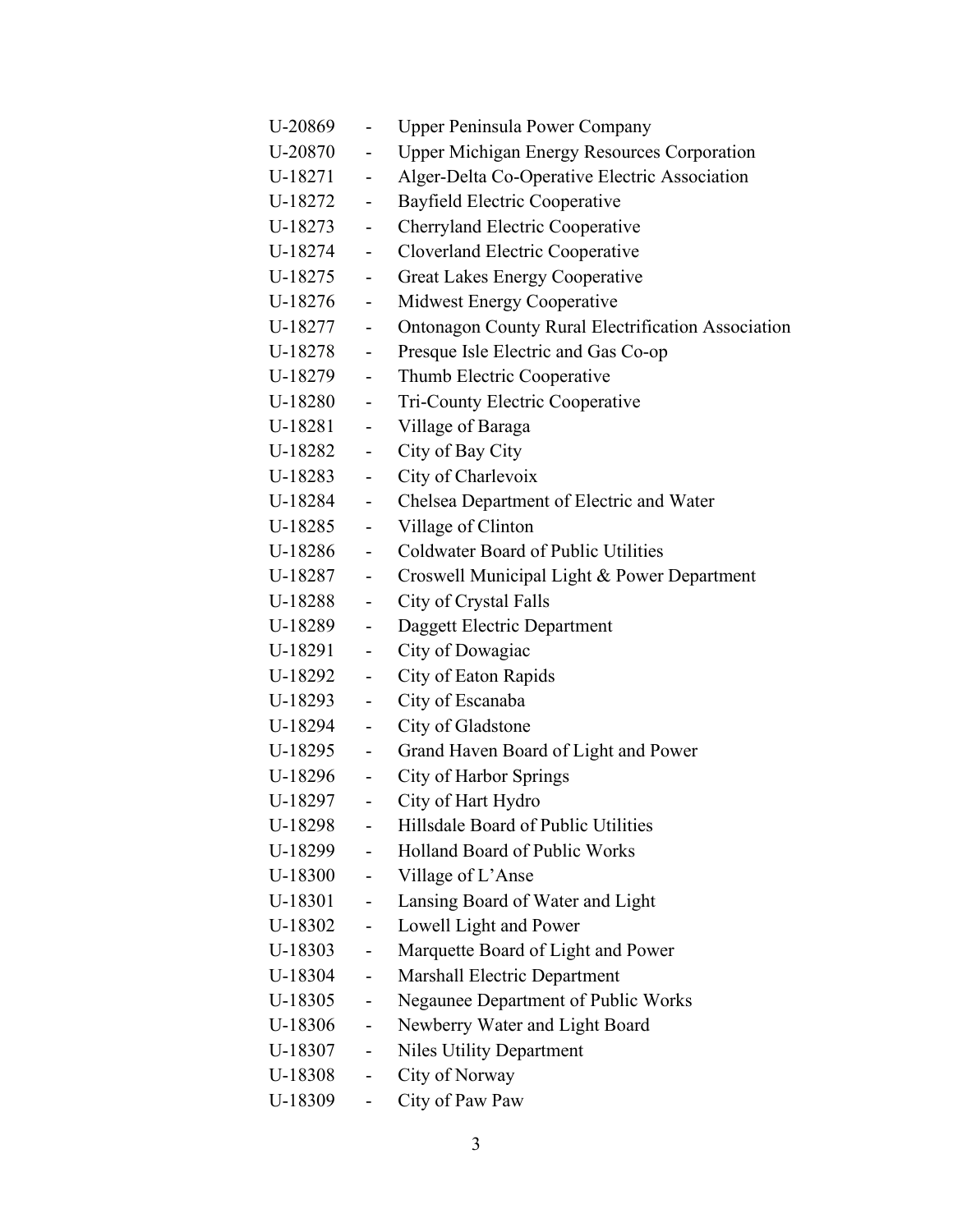|     | U-18310 | $\overline{\phantom{0}}$ | City of Petoskey                                                                                            |
|-----|---------|--------------------------|-------------------------------------------------------------------------------------------------------------|
|     | U-18311 | $\blacksquare$           | City of Portland                                                                                            |
|     | U-18312 | $\blacksquare$           | City of Sebewaing                                                                                           |
|     | U-18313 | ÷.                       | City of South Haven                                                                                         |
|     | U-18314 | ÷,                       | City of St. Louis                                                                                           |
|     | U-18315 | $\blacksquare$           | City of Stephenson                                                                                          |
|     | U-18316 | $\blacksquare$           | City of Sturgis                                                                                             |
|     | U-18317 | $\blacksquare$           | Traverse City Light and Power                                                                               |
|     | U-18318 | $\blacksquare$           | Union City Electric Department                                                                              |
|     | U-18319 | $\mathbf{r}^{\prime}$    | City of Wakefield                                                                                           |
|     | U-18320 | $\blacksquare$           | Wyandotte Department of Municipal Service                                                                   |
|     | U-18321 | $\sim$                   | Zeeland Board of Public Works                                                                               |
| 8.  | U-20874 | $\blacksquare$           | 2021 Energy Waste Reduction Biennial Plan Filing (order                                                     |
|     |         |                          | assigning dockets.)                                                                                         |
|     |         |                          | Alpena Power Company                                                                                        |
|     | U-20875 | н.                       | <b>Consumers Energy Company</b>                                                                             |
|     | U-20876 | $\sim$                   | DTE Electric Company                                                                                        |
|     | U-20877 | $\blacksquare$           | Indiana Michigan Power Company                                                                              |
|     | U-20878 | $\blacksquare$           | Northern States Power Company                                                                               |
|     | U-20879 | $\blacksquare$           | <b>Upper Peninsula Power Company</b>                                                                        |
|     | U-20880 | Ξ.                       | <b>Upper Michigan Energy Resources Corporation</b>                                                          |
| 9.  | Minute  | $\overline{\phantom{0}}$ | Voltus, Inc. v MISO                                                                                         |
|     | Action  |                          | (FERC Docket No. EL21-12-000).                                                                              |
|     |         |                          |                                                                                                             |
| Gas |         |                          |                                                                                                             |
| 1.  | U-20842 | $\sim$                   | In the matter of the application of Consumers Energy<br>Company for a certificate of public convenience and |
|     |         |                          | necessity to construct and operate the Lenox Lateral and L-                                                 |
|     |         |                          | 201 Well Line in the Lenox Storage Field. (proposed                                                         |
|     |         |                          | settlement agreement.)                                                                                      |
| 2.  | U-20871 | Ξ.                       | 2020 Energy Waste Reduction and Annual Report Filing                                                        |
|     |         |                          | (order assigning docket numbers.)                                                                           |
|     |         |                          | DTE Gas Company                                                                                             |
|     | U-20872 |                          | Michigan Gas Utilities Corporation                                                                          |
|     | U-20873 | ۰,                       | SEMCO Energy, Inc.                                                                                          |
| 3.  | U-20881 |                          | 2021 Energy Waste Reduction Biennial Plan Filing (order                                                     |
|     |         |                          | assigning dockets.)                                                                                         |
|     |         |                          | DTE Gas Company                                                                                             |
|     | U-20882 | -                        | Michigan Gas Utilities Corporation                                                                          |
|     | U-20883 |                          | SEMCO Energy, Inc.                                                                                          |

C.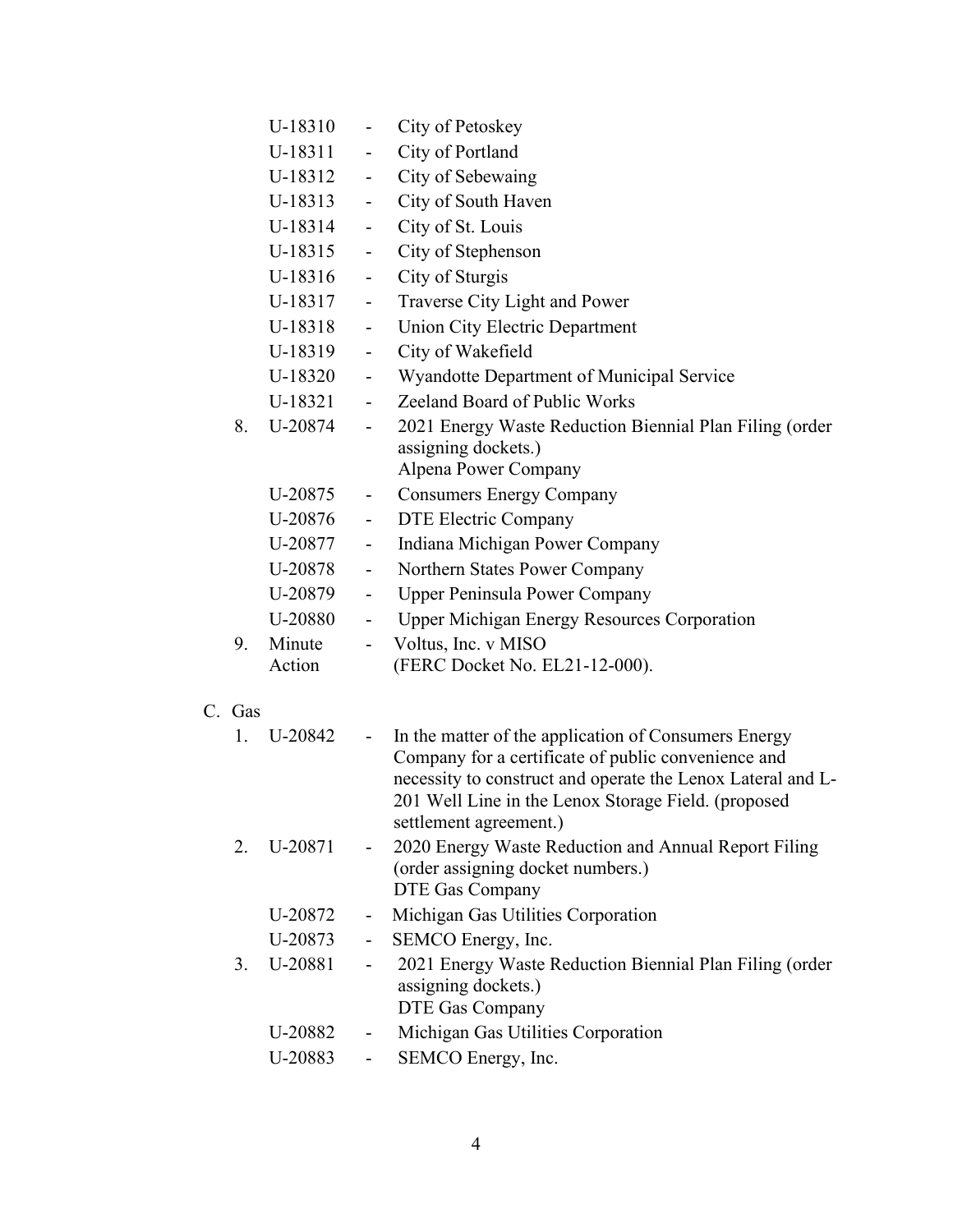#### IV. Approval of other Orders:

#### A. Communications

| 1. U-16940 | $\sim 100$ | In the matter of the application of Q Link Wireless LLC      |
|------------|------------|--------------------------------------------------------------|
|            |            | for designation as an eligible telecommunications carrier in |
|            |            | the state of Michigan. (request to expand service area/final |
|            |            | order.)                                                      |

2. U-20926 - In the matter, on the Commission's own motion, to adopt an emergency rule regarding training and continuing education requirements under Mich Admin Code, R 484.803, R 484.804, and R 484.805. (9-1-1 training requirements/order commencing emergency rulemaking.)

#### B. Electric

- 1. U-20652 In the matter, on the Commission's own motion, regarding the regulatory reviews, revisions, determination and/or approvals necessary for Upper Peninsula Power Company to comply with Section 61 of 2016 PA 342, and review of voluntary green pricing program. (*ex parte*/final order.)
- 2. U-20843 In the matter, on the Commission's own motion, regarding the regulatory reviews, determinations, and/or approvals necessary for Sunwave USA Holdings, Inc. to fully comply with Public Act 295 of 2008, as amended by Public Act 342 of 2016. (renewable energy plan/final order.)
- 3. U-20901 In the matter of the application of Northern States Power Company for authority to apply the remaining balances of its unprotected excess deferred income tax and grant accounting approval in lieu of electric rate relief in 2021. (*ex parte*/final order.)
- 4. U-20902 In the matter of the application of Indiana Michigan Power Company for *ex parte* approval of a revised economic development rider applicable to tariffs GS, LGS, and LP. (final order.)

#### C. Gas

1. U-20429 - In the matter, on the Commission's own motion, regarding the regulatory reviews, revisions, determinations, and/or approvals necessary for DTE Gas Company to fully comply with Public Act 295 of 2008, as amended by Public Act 342 of 2016. (energy waste reduction/performance incentive mechanism/final order.)